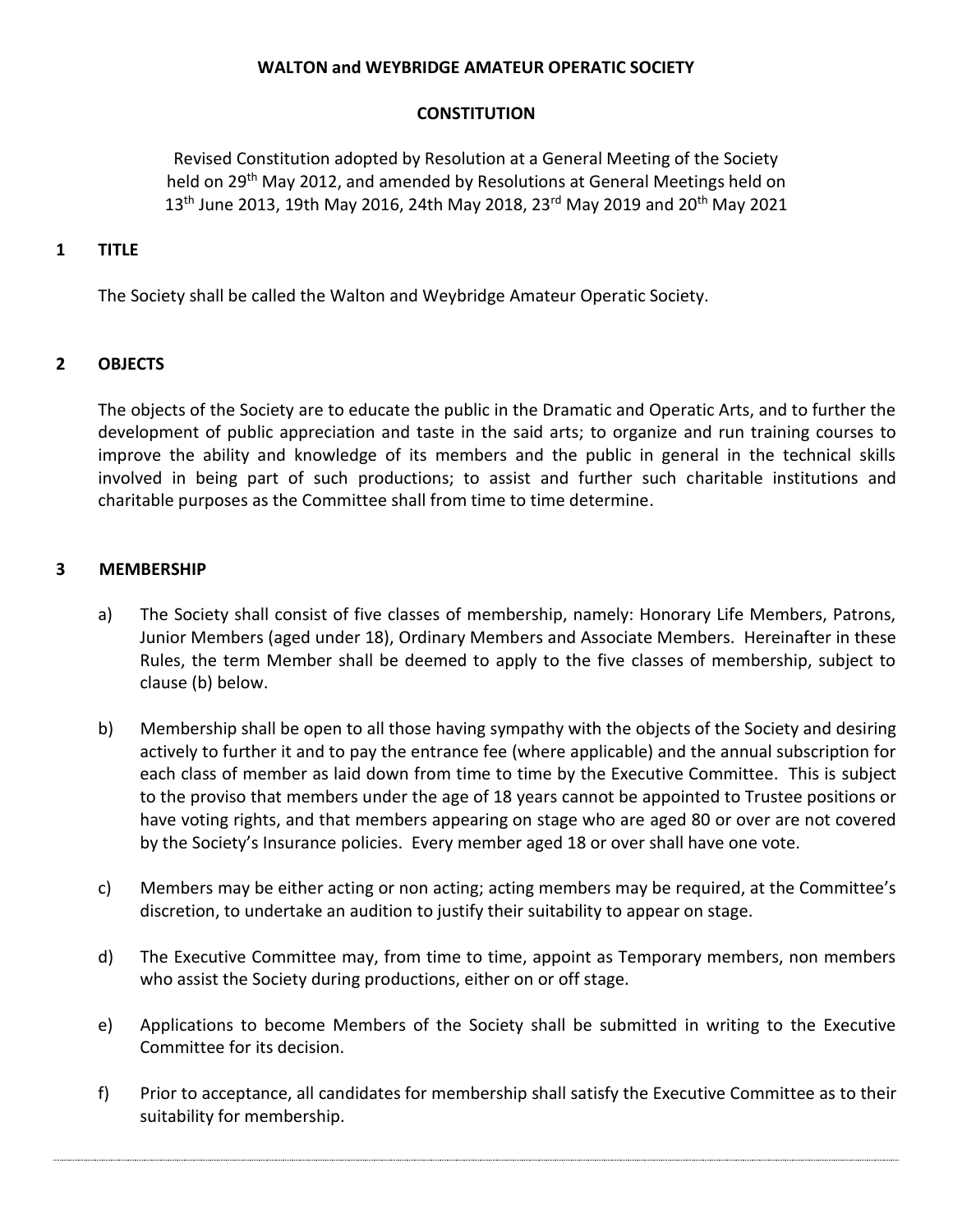- g) All members shall be entitled to:
	- (i) attend General Meetings of the Society;
	- (ii) all members over the aged 18 or over shall be entitled to vote at all meetings;
	- (iii) receive notice of the activities of the Society;
	- (iv) all members who have successfully auditioned for membership will be entitled to audition for any principal part or submit for selection for chorus or dancing in the Society's productions, subject to sub-clause (c) of this clause, but excluding Associate Members;
	- (v) make advance ticket booking facilities for the Society's productions.
- h) All Associates shall be entitled to the Members privileges except the following:
	- (i) Appointment as a Trustee;
	- (ii) Entitlement to serve on the executive committee;
	- (iii) Entitlement to societal voting rights.
- i) The Executive Committee shall have the power, subject to approval at a General Meeting of the Society, to:
	- (i) confer Honorary Life Membership on any person in recognition of outstanding service to the Society.
	- (ii) invite any person of appropriate standing to accept appointment as President of the Society. Any such appointment shall be for a three year term of office.
- j) Expulsion of Members

The Executive Committee may by a unanimous vote remove from the list of members the name of any member who has persistently neglected the work undertaken by the Society or whose conduct it considers likely to endanger the work of the Society. The individual shall have the right to be heard by the Executive Committee, accompanied by a friend, before a final decision is made.

### **4 SUBSCRIPTIONS**

- a) Upon acceptance as a Member of the Society, and thereafter in January each year, the then current annual subscription shall become due and payable.
- b) The rates of subscription applicable for Ordinary Members shall be determined from time to time by Resolution of a General Meeting of the Society. Once rates of subscription have been fixed, they will remain in force until modified by a subsequent Resolution.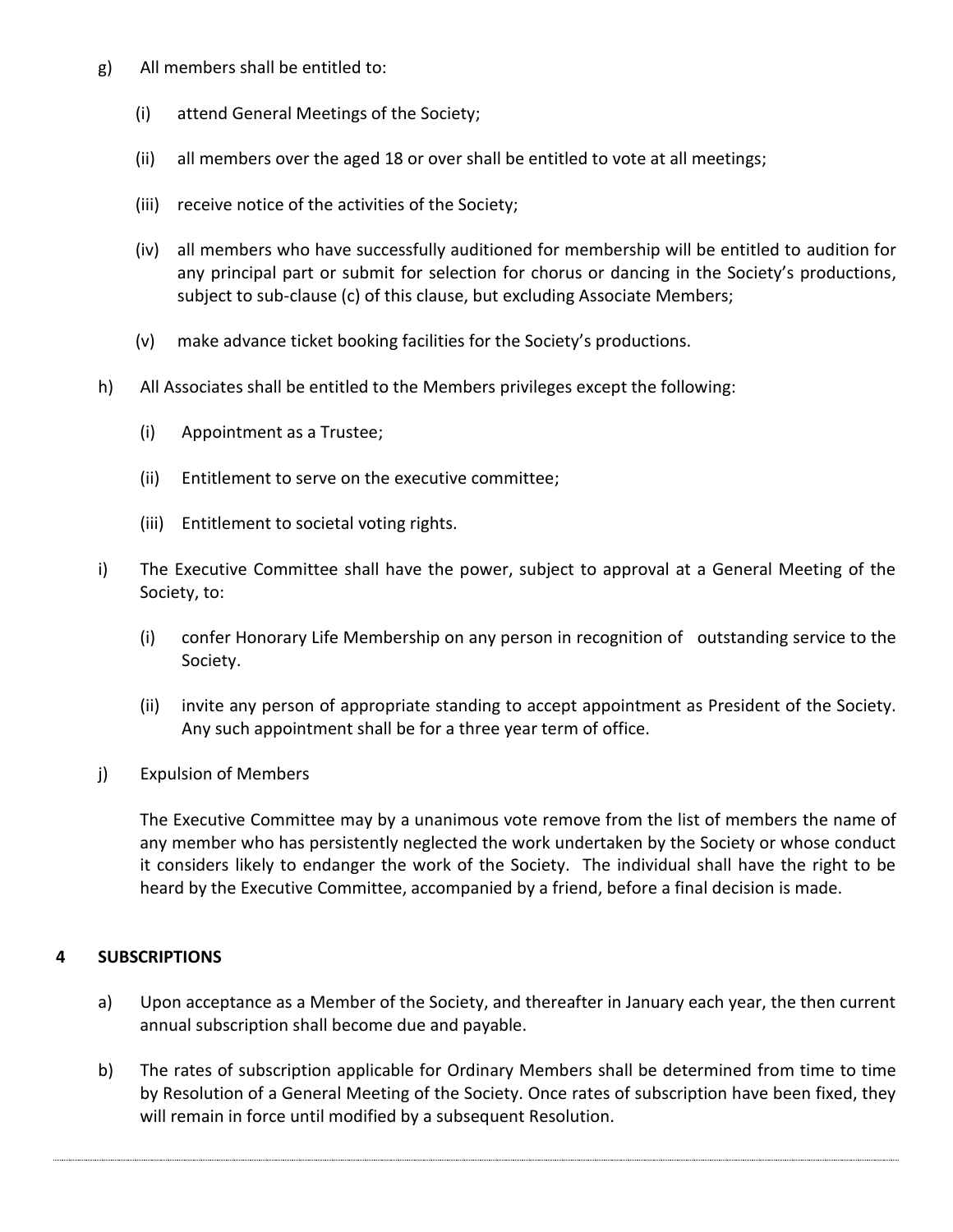- c) Members who elect to pay an annual subscription of 50% or more above the Ordinary Members' rate shall be recognised as Patrons.
- d) Honorary Life Members who elect to pay a voluntary annual subscription of 50% or more of the Ordinary Members' rate shall be recognised also as Patrons.
- e) Associate Member subscriptions shall be 50% of the rate of Ordinary Members.
- f) The Executive Committee may, at its discretion, apply a reduced rate of subscription in respect of young Members who are still in full-time education.
- g) Members who are selected to take part in any production shall pay, in addition to the annual subscription, an acting subscription in respect of that production. This subscription shall become due and payable on the date of the first production rehearsal. The acting subscription shall be 60% of the Ordinary Members' annual subscription, or such lower amount as the Executive Committee shall determine.
- h) At the discretion of the Executive Committee, membership shall be deemed to have lapsed if any Member's annual subscription is not paid by 1st April in any year. Any member whose membership has lapsed and wishes to re-join the Society shall be subject to re-acceptance in accordance with Rule 3 (e).

### **5 MANAGEMENT**

- a) The affairs of the Society shall be managed by an Executive Committee.
- b) The Executive Committee shall consist of four Officers, namely Chairman, Vice-Chairman, Secretary, Treasurer, and four other Members, all to be elected at the Annual General Meeting.
- c) A member of the Executive Committee shall cease to hold office if he or she
	- (i) is disqualified from acting as a member of the executive Committee by virtue of section 72 of the Charities act 1993 (or any statutory re-enactment or modification of that provision)
	- (ii) becomes incapable by reason of mental disorder, illness or injury of managing and administering his or her own affairs, or
	- (iii) Is absent without the permission of the Executive Committee from all their meetings held within a period of 6 months, and the Executive Committee resolve that his or her office be vacated, or
	- (iv) Notifies to the Executive Committee a wish to resign (but only if at least 3 members of the Executive Committee will remain in office when the notice of resignation is to take effect).
- d) The proceedings of the Executive Committee shall not be invalidated by any vacancy among their number or by any failure to appoint or any defect in the appointment or qualification of a member.
- e) The Executive Committee (including the Officers) and the Honorary Independent Examiner shall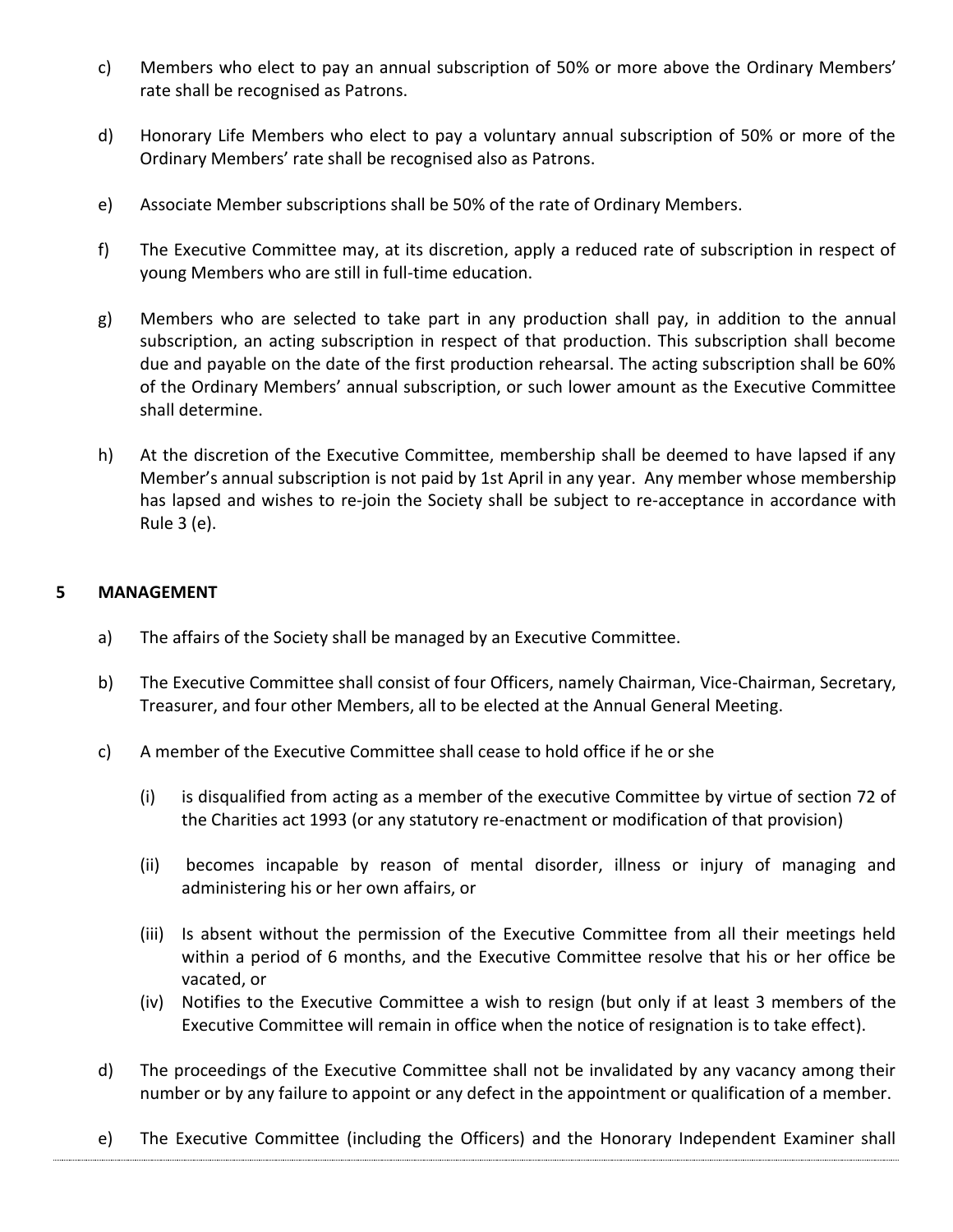retire annually but shall be eligible for re-election. The names of candidates for these positions shall be sent to the Secretary in writing at least 14 days before the Annual General Meeting if more names are proposed than the number required to fill the vacancies and sufficient are not withdrawn at or before such Meeting, the election shall be by ballot. If all the before-mentioned positions shall not be filled at such meeting or any casual vacancy shall thereafter occur the same shall be filled by the remaining members of the Executive Committee.

- f) No person shall be entitled to act as a member of the Executive Committee whether in a first or subsequent entry into office until after the signing in the minute book of the executive committee a declaration of acceptance and of willingness to act in the trusts of the Society.
- g) Subject to the provisions of sub clause (h) of this clause, no member of the Executive Committee shall acquire any interest in property belonging to the Society (otherwise than as a Trustee for the Charity) or receive remuneration or be interested (otherwise than as a Member of the Executive Committee) in any contract entered into by the Executive Committee.
- h) Any member (whether of the Executive Committee or not) for the time being who is acting in a professional capacity as a solicitor, accountant, dramatic or musical professional, or performing a similar role, may charge and be paid all the usual professional charges for business done by him or her or his or her firm, when it is clearly in the interests of the Society and provides a significant and clear advantage over all other options, and only when instructed by the other members of the Executive Committee, to act in a professional capacity on behalf of the Society, provided that at no time shall a majority of the members of the Executive Committee benefit under this provision and that a member of the Executive Committee shall withdraw from any meeting at which his or her own instruction or remuneration, or that of his or her firm, is under discussion.
- i) The Executive Committee shall be empowered to
	- (i) Co-opt any Member of the Society with or without voting power
	- (ii) Invite to attend any meeting the Director, Musical Director, Stage Manager and/or any other person in an advisory capacity.
	- (iii) Appoint Sub-Committees as required.
	- (iv) Choose works for presentation by the Society and make all arrangements for such productions.
	- (v) Arrange for the suitable casting of roles for any production.
	- (vi) Engage the services of persons necessary for any production.
- j) In arranging for suitable casting, as in Rule 5(h)(v) above, the Executive Committee may, at its discretion, appoint a Selection Sub-Committee to advise on casting. The sub-committee shall consist as a minimum of a Chairman (not a member of the Executive Committee), the Director, the Musical Director, a member of the Executive Committee, and one other member.
- k) The Executive Committee shall meet from time to time as required and a quorum shall consist of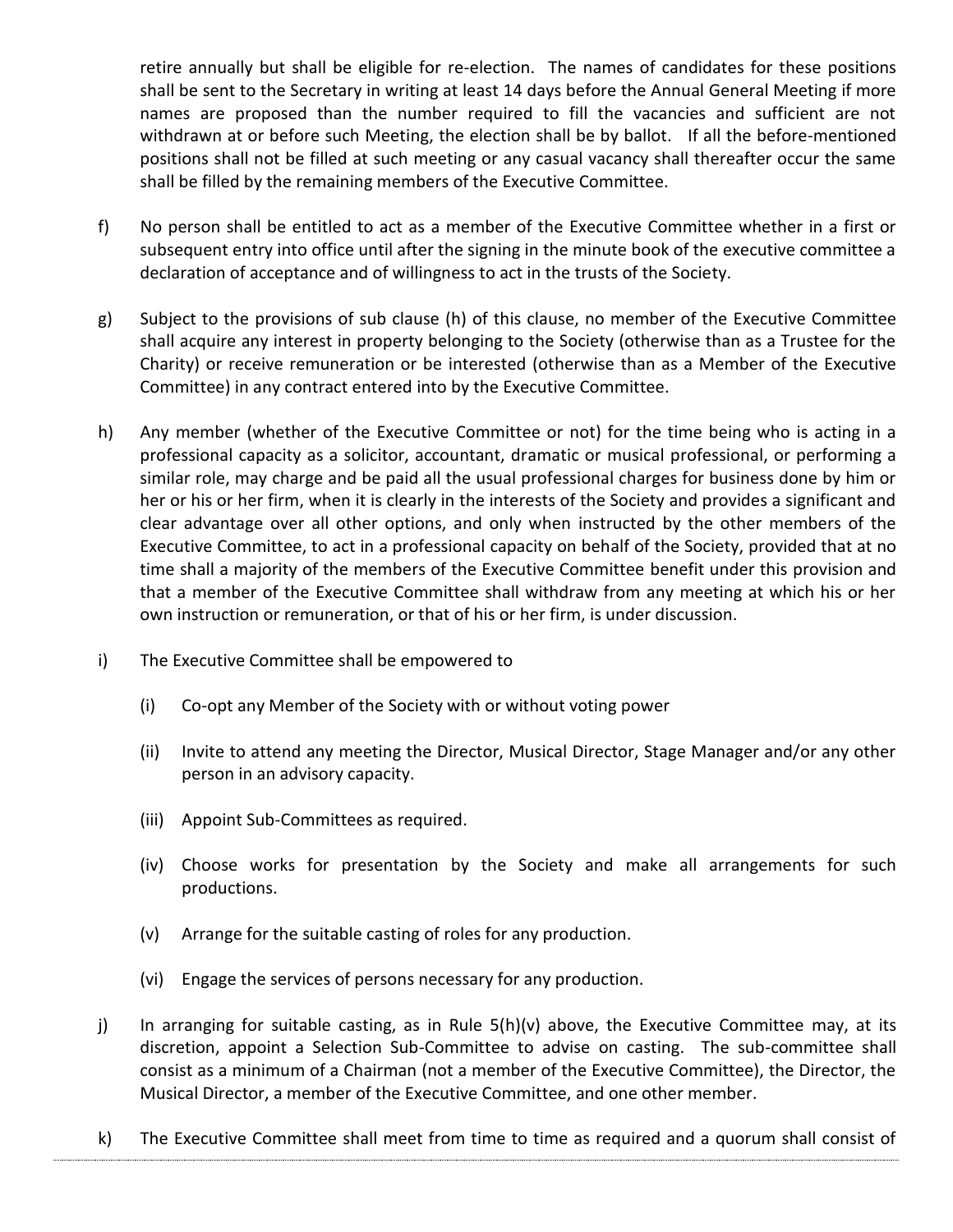two Officers and two other Committee Members. The Chairman shall have a second or casting vote at Committee meetings.

l) In emergencies the Chairman shall act in conjunction with the Vice-Chairman, Secretary and/or Treasurer when time does not permit the holding of a Committee meeting. Such action shall be submitted to the Committee as soon as possible.

### **6 MEETINGS OF EXECUTIVE COMMITTEE**

- a) The Executive Committee shall hold at least 2 ordinary meetings a year
- b) A special meeting may be called at any time by the chairman or by any two members of the Executive Committee upon not less than 4 days' notice being given to the other members of the Executive committee of the matters to be discussed.
- c) The Chairman shall act as chairman at meetings of the Executive Committee. If the Chairman is absent from any meeting, the members of the Executive Committee shall choose one of their number to be chairman of the meeting before any other business is transacted.
- d) Every matter shall be determined by a majority of votes of the members of the Executive Committee present and voting on the question but in the case of equality of votes the chairman of the meeting shall have a second or casting vote.
- e) The Executive Committee shall keep minutes, in books kept for the purpose, of the proceedings of meetings of the Executive Committee and any sub committees.
- f) The Executive Committee may from time to time make and alter rules for the conduct of their business, the summoning and conduct of their meetings, and the custody of documents. No rule may be made which is inconsistent with this constitution.

## **7 FINANCE**

- a) The funds of the Society shall be applied solely in furthering the objects of the Society.
- b) The funds of the Society, including all members' fees and donations, box office income and bequests, shall be paid into an account operated by the Executive Committee in the name of the Society at such bank as the Executive Committee shall from time to time decide.
- c) No expenditure shall be incurred by any member of the Society without the Authority in writing of the Treasurer and/or Secretary and all accounts shall be sanctioned by the Executive Committee
- d) The financial year of the Society shall commence on 1 January in each year and an annual Profit and Loss Account and Balance Sheet shall be prepared within 2 calendar months after 1 January in each year. The Executive Committee shall comply with their obligations under the Charities Act 1993 (or any statutory re-enactment or modification of that Act) with regard to the preparation of an Annual Report and an Annual Return and their transmission to the Commission.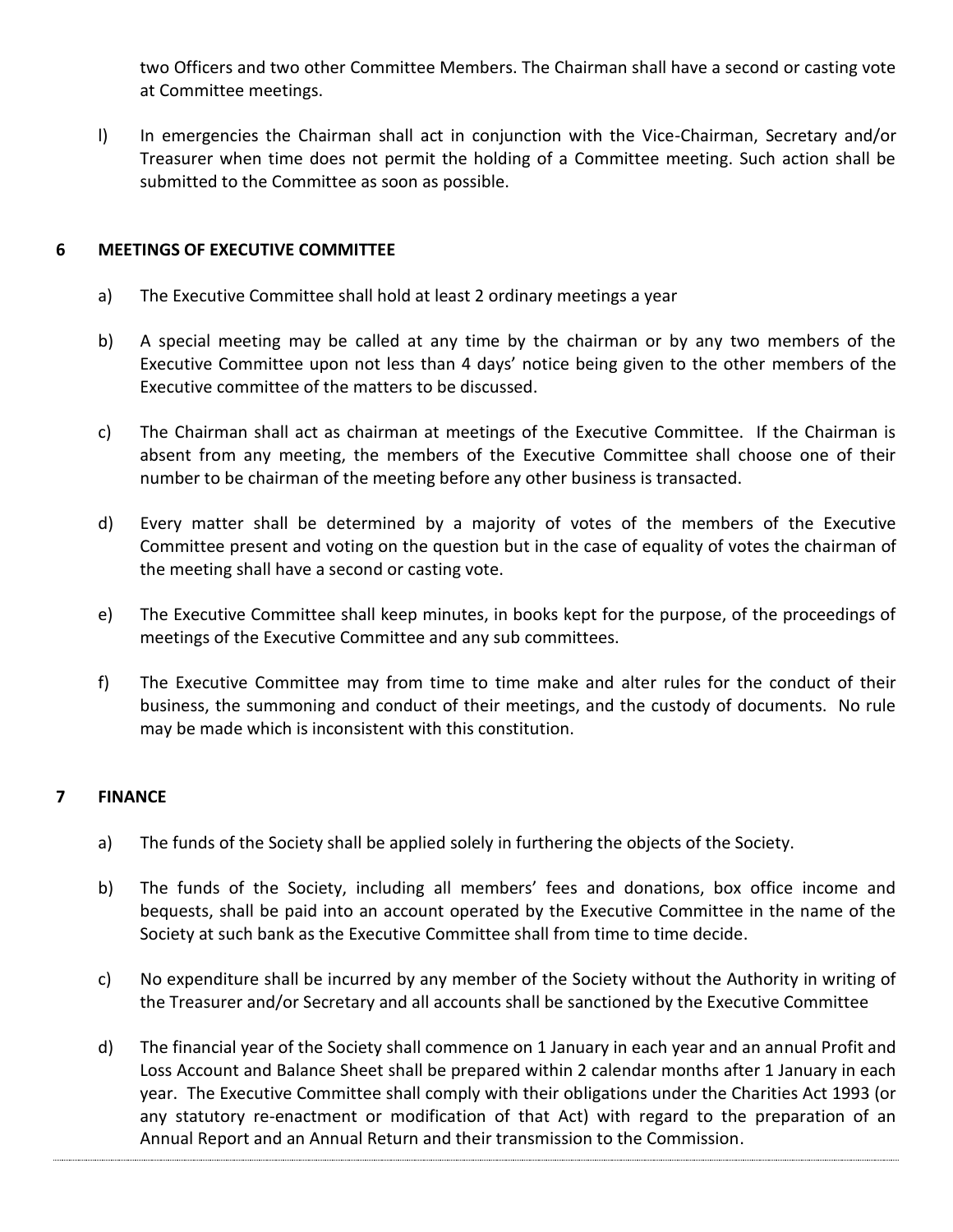e) All monies due and owing to the Society including subscriptions of Members shall be recoverable in accordance with English law in the name of the Society.

### **8 GENERAL AND SPECIAL MEETINGS**

- a) The Annual General Meeting of the Society shall be held in the month of May or as soon as practicable thereafter, when the Report of the Executive Committee and accounts for the past year, duly audited, shall be presented. The Officers, other members of the Executive Committee, and an Honorary Independent Examiner, for the ensuing year, and the Honorary Life Members (if any) elected, and the following business transacted.
	- (i) To approve the Statement of Account for the previous Financial Year, together with the Honorary Independent Examiner's Report, and to receive an interim report as to the financial position of the current year.
	- (ii) To elect by ballot the Officers and other Members of the Executive Committee for the ensuing year, nominations to be submitted to the Secretary not later than 14 days prior to the Annual General Meeting, the consent of the nominees having first been obtained.
	- (iii) To elect the Honorary Independent Examiner, who shall not be a member of the Executive Committee.
	- (iv) To decide on any Resolution which may be duly submitted to the meeting as hereinafter provided.
	- (v) To deal with any special matter which the Executive Committee desire to bring before Members, and to receive suggestions from Members for consideration by the Executive Committee.
- b) A Special General Meeting of the Society shall be convened at any time at the discretion of the Executive Committee and shall be called within 21 days after the receipt by the Secretary of a requisition in writing to that effect signed by at least 15 Members. Every such requisition shall specify the business for which the Meeting is to be convened and no other business shall be transacted at such Meeting.
- c) Not less than 21 days' notice of any General Meeting, together with a preliminary Agenda, shall be given to Members.
- d) Any Member wishing to move a Resolution at a General Meeting shall notify the Secretary of such Resolution not less than 14 days before such meeting.
- e) A final Agenda, together with nominees for election to the Executive Committee, shall be notified to members not less than 4 days before the General meeting.
- f) Resolutions at General Meetings shall be decided by simple majority of votes recorded except as provided for in Rules 12 and 13 and will be by a show of hands or by ballot, as directed by the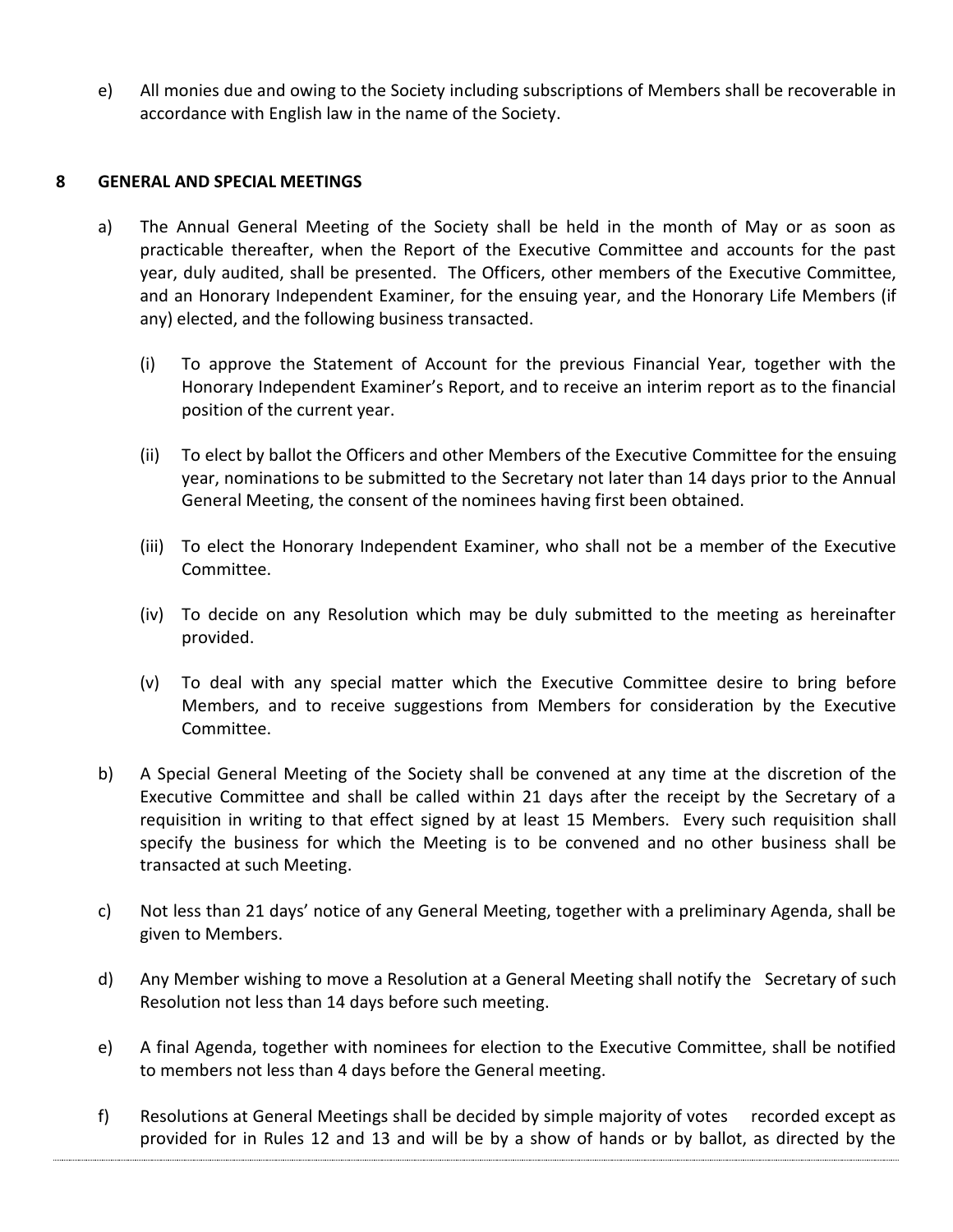Chairman.

- g) All notices relating to General Meetings shall be in writing. Where a member has notified the Society of an electronic address, notice by such means shall be deemed to be in writing. Notices from Members to the electronic address of an Officer of the Society shall be deemed to be in writing. Notices shall be deemed to have been given when 'sent' by electronic means, or when sent by post.
- h) No business other than the formal adjournment of the Meeting shall be transacted at any General Meeting unless a quorum of not less than twenty Members present and entitled to vote.
- i) The Secretary or other person specially appointed by the Executive Committee shall keep a full record of proceedings at every general Meeting of the Society

## **9 AUDITIONS**

Any Member wishing to audition for a principal part in a production shall submit an Audition Application form to the Secretary not less than 48 hours before the date set for auditions. In the event of there being more applicants for chorus parts than required for any production, the choice shall be resolved by auditions relevant to the production requirements.

#### **10 REHEARSALS**

- a) The Musical Director shall control all musical rehearsals and the Director shall control all stage rehearsals, with the assistance of the Musical Director and/or Choreographer.
- b) All Members shall be expected to attend such rehearsals for which they are called unless permission for absence has been given by the Director or Musical Director as appropriate. Members who persistently default under this Rule render themselves liable to dismissal from any production by the Executive Committee.

### **11 GRIEVANCES**

Any Member desiring to bring forward any complaint or grievance shall notify the Secretary in writing for submission to the next meeting of the Executive Committee.

## **12 DISSOLUTION OF THE SOCIETY**

If the Executive Committee decides it is necessary or advisable to dissolve the Society it shall call a meeting of all members of the Society of which not less than 21 days notice (stating the terms of the resolution to be proposed) shall be given. If the proposal is confirmed by a two-thirds majority of those present and voting the Executive Committee shall have the power to realise any assets held by or on behalf of the Society. Any assets remaining after the satisfaction of any proper debts and liabilities shall be given or transferred to other such charitable institution or institutions having objects similar to the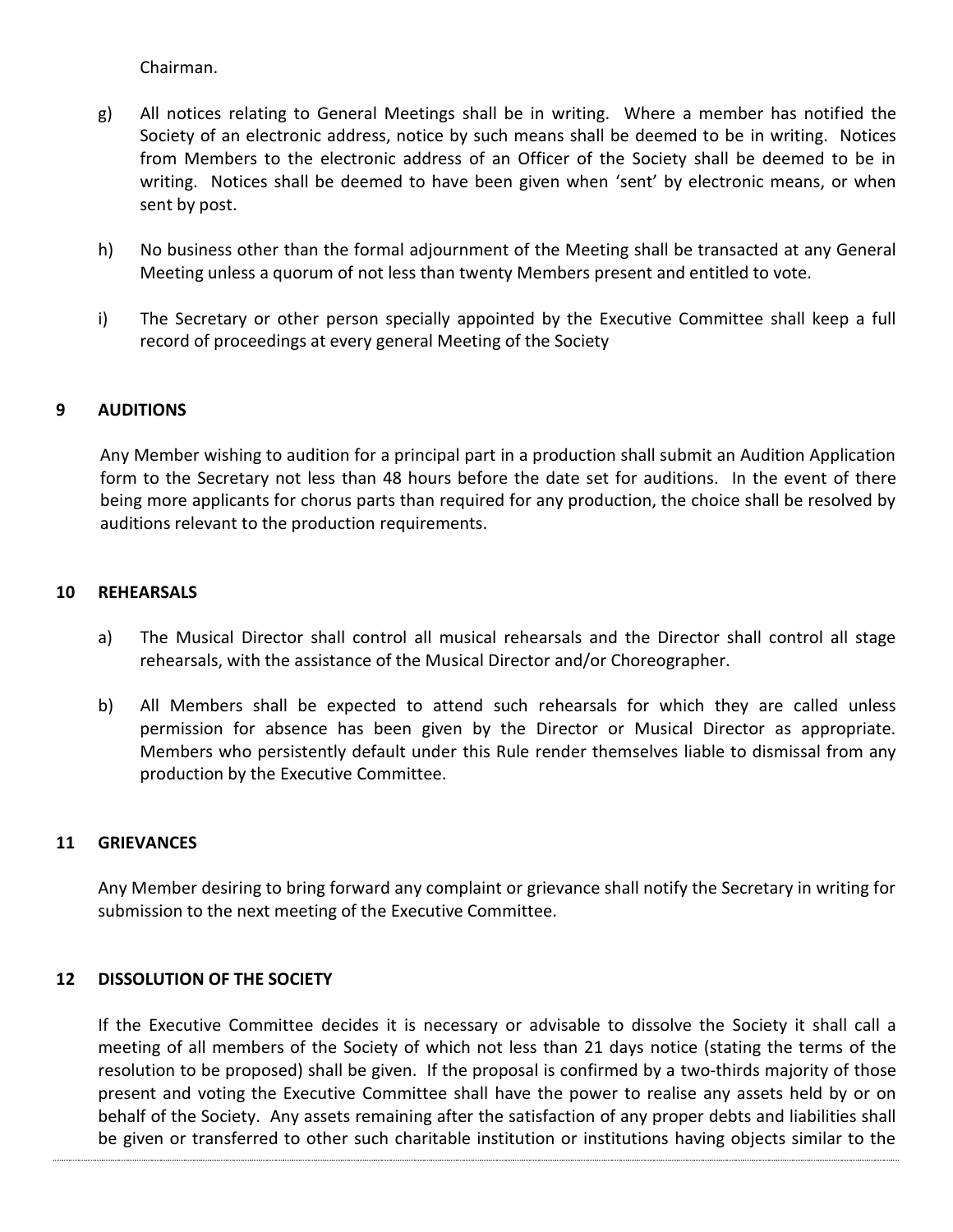Society as the members of the Society may determine or failing that shall be applied for some other charitable purpose. A copy of the statement of accounts, or account or statement, for the final accounting period of the Society, must be sent to the Charity Commission.

### **13 ALTERATION TO RULES**

- a) No alteration of these rules shall be made except at a General Meeting, nor unless 21 days prior to such a meeting a written notice of the proposed alteration or of one substantially to the like effect shall have been given to the secretary, who shall give 14 days notice thereof to the Members and the resolution embodying such proposed alteration shall be carried by at least two-thirds of the members present and voting at a General Meeting.
- b) No amendment to clauses 1, 2, 5a-5f inclusive, 12 or this clause may be made without the prior consent of the Charity Commissioners.

### **14 ARRANGEMENTS UNTIL FIRST ANNUAL GENERAL MEETING**

Until the first Annual General Meeting takes place this Constitution shall take effect as if references in it to the Executive Committee were references to the persons whose signatures appear at the bottom of this document.

This constitution was adopted on the date mentioned above by the persons whose signatures appear at the bottom of this document.

J Turner J. B. Palmer Chairman Vice Chairman

R Noble M. C. Turvill

Hon Secretary **Hon Treasurer**